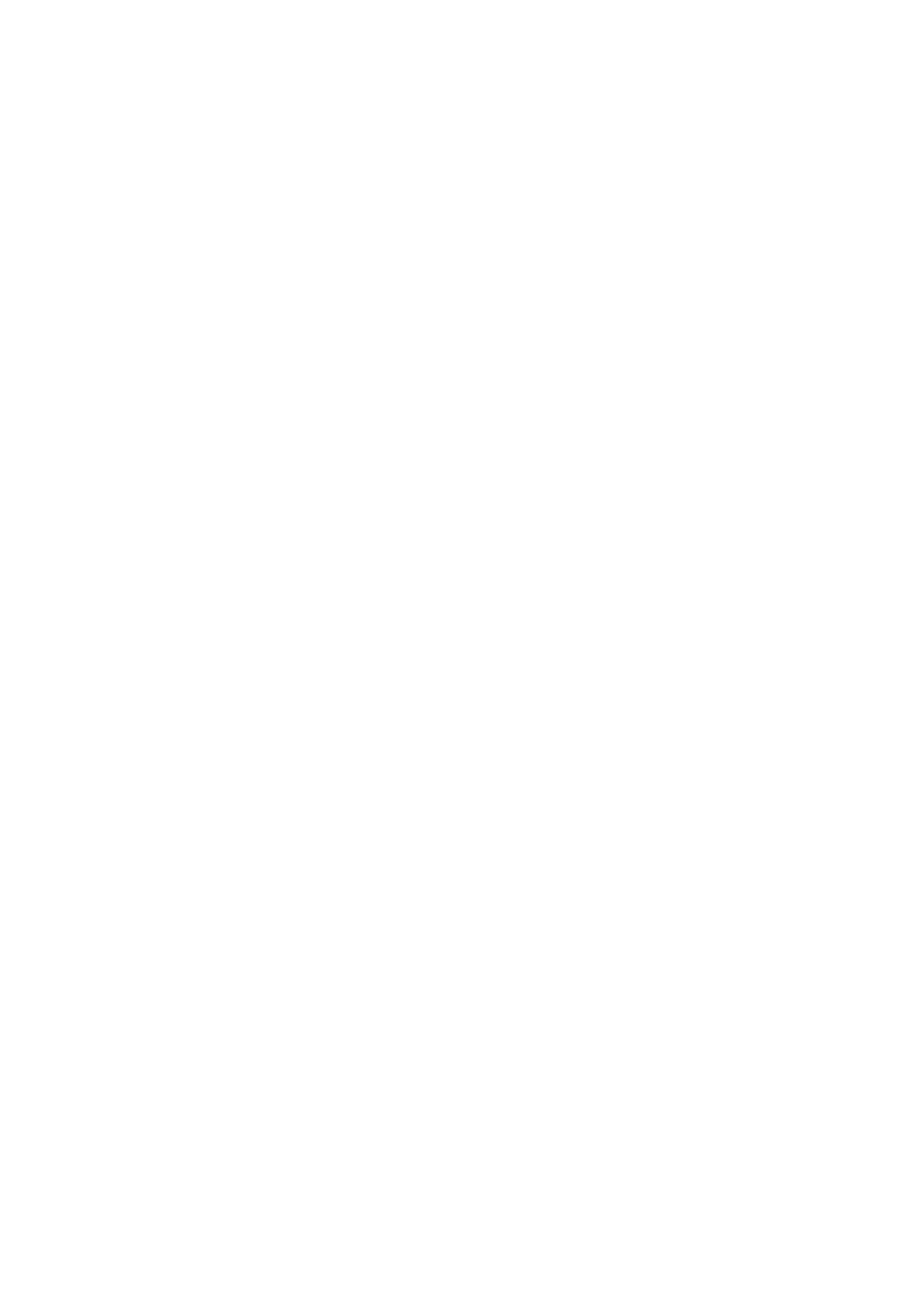# The complexity of admissible rules of Lukasiewicz logic

Emil Jeřábek<sup>\*</sup>

Institute of Mathematics of the Academy of Sciences Žitná 25, 115 67 Praha 1, Czech Republic, email: jerabek@math.cas.cz

July 29, 2011

#### Abstract

We investigate the computational complexity of admissibility of inference rules in infinite-valued Lukasiewicz propositional logic  $(L)$ . It was shown in [13] that admissibility in  **is checkable in PSPACE. We establish that this result is optimal, i.e., admissible** rules of L are PSPACE-complete. In contrast, derivable rules of L are known to be coNP-complete.

## 1 Introduction

The concept of admissible rules was introduced by Lorenzen [15]: a rule is admissible in a logical system if the set of theorems (tautologies) of the logic is closed under instances of the rule. In contrast to this, a rule is said to be derivable in a logic if it belongs to its usual consequence relation. In classical logic, derivable and admissible rules coincide (such logics are known as structurally complete), but nonclassical logics typically sport nonderivable admissible rules, and often admissible rules exhibit much more complicated structure than derivable rules.

Admissible rules are well understood for certain classes of transitive modal and superintuitionistic logics. Admissibility in such logics was investigated in a series of papers by Rybakov, culminating in the monograph [20]. Another impetus was provided by the characterization of unification and admissibility in terms of projective formulas, introduced by Ghilardi [5, 6]. This incited work on bases of admissible rules including Iemhoff  $[7, 8, 9]$  and Jeřábek  $[10, 12]$ . Rybakov has recently studied admissible rules in some temporal logics, see e.g. [21, 22].

The computational complexity of admissibility of rules in modal and superintuitionistic logics was investigated by Jeřábek [11]. In particular, admissible rules of typical transitive logics (e.g., **IPC, K4, S4, GL, Grz)** are coNEXP-complete, in contrast to derivable rules of these logics, which are usually PSPACE-complete. (The coNEXP-hardness part of the result holds for a quite wide class of logics, including even coNP-logics of bounded depth such as  $K4BD_3$ .) On the other hand, admissibility has the same complexity as derivability in

<sup>∗</sup>Supported by Institutional Research Plan AV0Z10190503, grant IAA100190902 of GA AV CR, project ˇ 1M0545 of MSMT CR, and a grant from the John Templeton Foundation.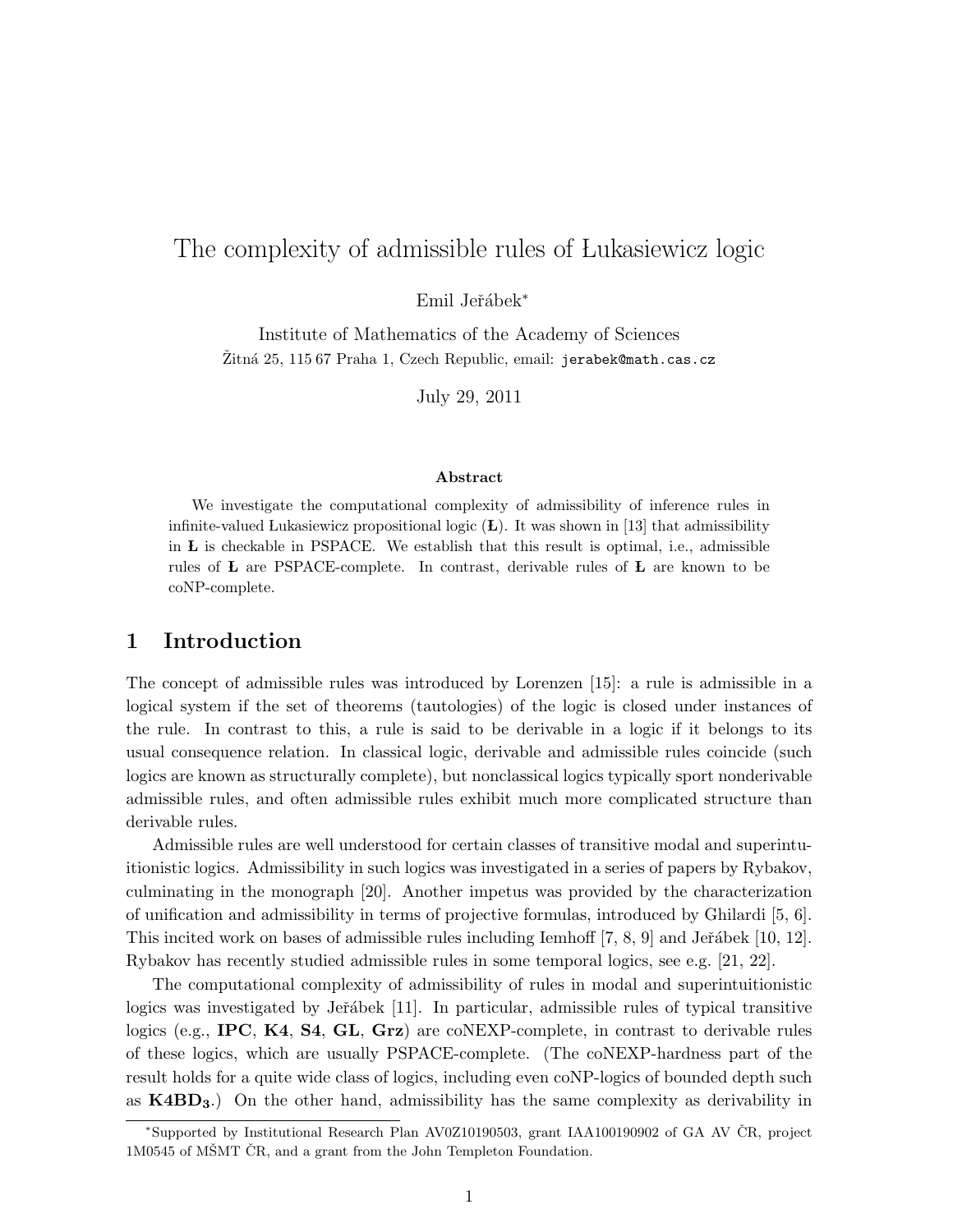structurally complete and almost structurally complete logics such as extensions of S4.3 (for a nontrivial example of another kind, the  $\{\rightarrow, \neg\}$ -fragment of **IPC** has PSPACE-complete admissibility problem by Cintula and Metcalfe [4]). Wolter and Zakharyaschev [23] proved that unification and admissibility in the extension of  $\bf{K}$  or  $\bf{K4}$  with the universal modality is undecidable.

Admissible rules of Lukasiewicz logic were investigated by Jeřábek [13, 14]. The main result of [13] is a description of a geometric criterion for admissibility of multiple-conclusion rules in  $\bf{L}$ , which in particular implies that admissibility in  $\bf{L}$  (of single-conclusion or multipleconclusion rules, as well as the universal theory of free  $MV$ -algebras) is computable in **PSPACE.** However, no nontrivial lower bound on the complexity of admissibility in  $\bf{L}$  is given, except that Lukasiewicz tautologies are coNP-complete by Mundici [18]. In [14], an explicit basis of admissible rules of  **is presented, and a description of admissibly saturated** formulas of **L** is given. Recently, Marra and Spada [16] established that unification in **L** is nullary (i.e., of the worst possible type), and Cabrer [2] proved (in a different setup) that admissibly saturated formulas in L are exact.

The purpose of this paper is to show that the PSPACE upper bound on the complexity of admissibility in  $\bf{L}$  from [13] is in fact optimal: admissibility in  $\bf{L}$  is PSPACE-complete. The main technical ingredient is a construction of a representation of the configuration graph of a polynomial-space Turing machine by a rational polyhedron which can be described by a polynomial-size Lukasiewicz formula. We also show an exponential lower bound on the length of paths involved in the main criterion for admissibility in **L** from [13] (matching an exponential upper bound given there).

The paper is organized as follows. In Section 2 we provide some background and fix the notation. Section 3 presents the criterion for admissibility in  $\bf{L}$  from [13] and provides an example where the criterion requires exponentially long paths. Section 4 is devoted to the proof of our main result, viz. PSPACE-completeness of admissibility in L. Section 5 consists of concluding remarks.

# 2 Preliminaries

We assume the reader is familiar with basic notions from computational complexity theory, such as Turing machines and the definitions of time and space complexity. We recall that NP is the class of languages accepted by polynomial-time nondeterministic Turing machines, and PSPACE is the class of languages accepted by polynomial-space Turing machines (whether deterministic or nondeterministic is immaterial here, by Savitch's theorem). A language L is PSPACE-complete if  $L \in PSPACE$ , and every PSPACE-language is polynomial-time reducible to  $L$ . The reader can consult e.g. Arora and Barak  $[1]$  for details and further background.

The standard MV-algebra is the structure  $[0, 1]_L = \langle [0, 1], \cdot_L, \to_L, \min, \max, 0, 1 \rangle$  in the signature  $L_{\mathbf{L}} = \langle \cdot, \to, \wedge, \vee, \bot, \top \rangle$ , where  $x \cdot_{\mathbf{L}} y = \max\{0, x + y - 1\}$  and  $x \to_{\mathbf{L}} y = \min\{1, 1 - \bot\}$  $x + y$ . The language of Lukasiewicz logic (L) consists of propositional formulas built freely from variables  $x_i, i \in \omega$ , and connectives from  $L_{\mathbf{L}}$ . (We will sometimes employ other letters,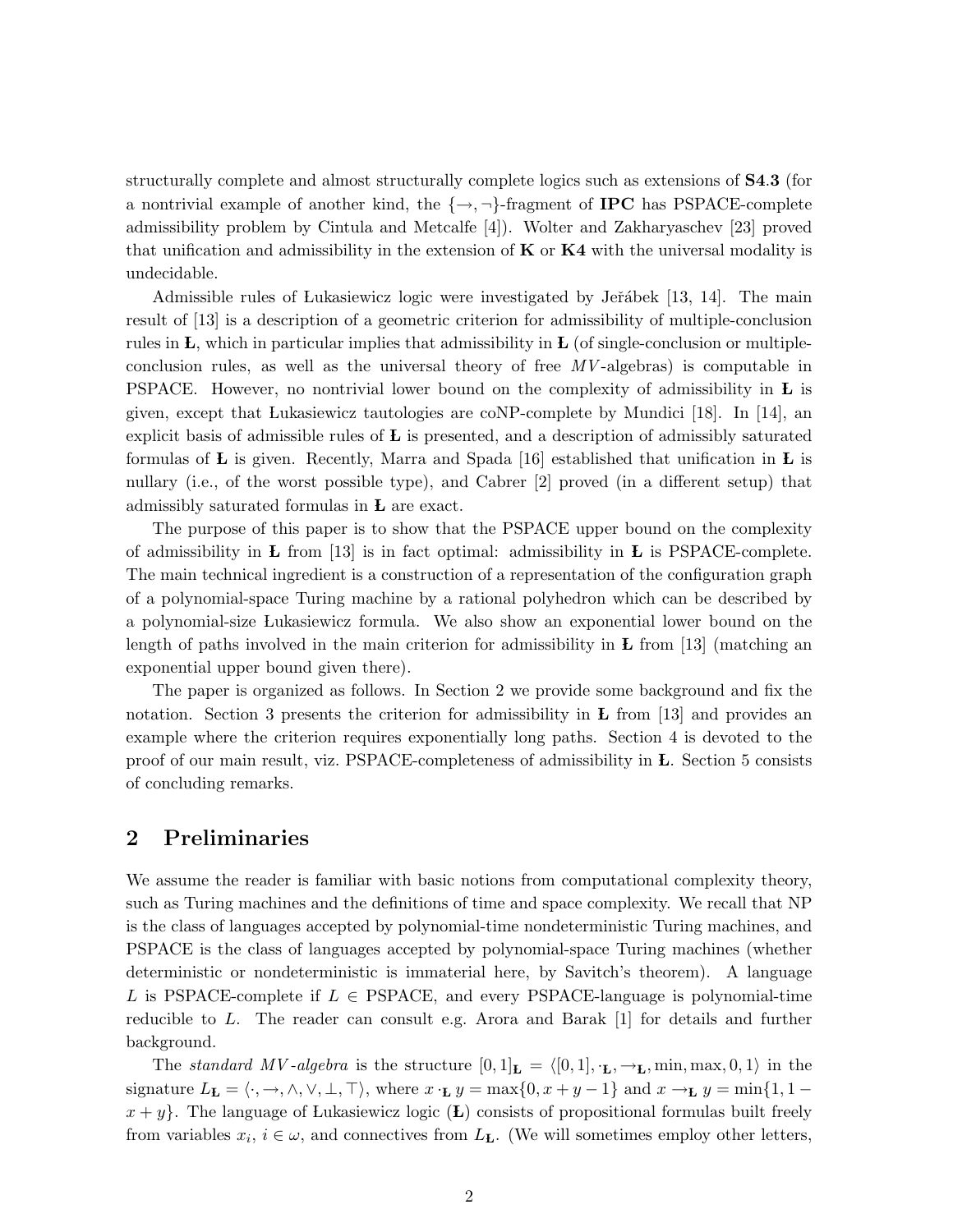such as  $t, u, v$ , for propositional variables.) A valuation is a homomorphism e from the free algebra of formulas into  $[0,1]$ <sub>**L**</sub>. A formula  $\varphi$  is an **L**-tautology if  $e(\varphi) = 1$  for every valuation e. A substitution is an endomorphism on the algebra of formulas. A substitution  $\sigma$  is a unifier of a formula  $\varphi$  if  $\sigma(\varphi)$  is an **L**-tautology. A *rule* is an expression  $\Gamma$  /  $\varphi$ , where  $\Gamma$  is a finite set of formulas. Such a rule is *admissible* if every common unifier of  $\Gamma$  is also a unifier of  $\varphi$ . More generally, a multiple-conclusion rule is an expression  $\Gamma / \Delta$ , where  $\Gamma, \Delta$  are finite sets of formulas; it is admissible if every common unifier of Γ is also a unifier of some formula from  $\Delta$ . We write  $\Gamma \vdash_L \Delta$  if  $\Gamma / \Delta$  is an admissible rule.

McNaughton's theorem [17] states that a function  $\varphi: [0,1]^m \to [0,1]$  is representable by a Lukasiewicz formula in m variables if and only if it is a McNaughton function, i.e., a continuous piecewise linear (more precisely, affine) function with integer coefficients. We will identify formulas with their McNaughton functions when their syntactic shape is not relevant. For any McNaughton function  $\varphi$ , its truth set  $t(\varphi) := \varphi^{-1}(1)$  is a rational polyhedron: we can write  $t(\varphi) = \bigcup_{i \leq k} C_i$ , where each  $C_i$  is a rational polytope, i.e., the convex hull of a finite subset of  $\mathbb{Q}^m$ . Conversely, any rational polyhedron  $P \subseteq [0,1]^m$  equals  $t(\varphi)$  for some formula  $\varphi$ . We denote the convex hull of a set  $X \subseteq \mathbb{R}^m$  by  $C(X)$ . We have the following quantitative version of the easy implication in McNaughton's theorem (see e.g. [13]):

**Lemma 2.1** Let  $\Gamma$  be a finite set of formulas in m variables closed under subformulas, and  $n = |\Gamma|$ . For all  $j < 2^n$ ,  $i < n$ , and  $\varphi \in \Gamma$ , there are linear functions  $L_{j,i}$  and  $L_{j,\varphi}$  with integer coefficients and  $L^1$ -norm at most n such that the polytopes

$$
C_j = \{ x \in [0,1]^m : \forall i < n \, L_{j,i}(x) \ge 0 \}
$$

satisfy

$$
\bigcup_{j<2^n} C_j = [0,1]^m,
$$

and

$$
L_{j,\varphi}(x) = \varphi(x)
$$

for each  $x \in C_j$  and  $\varphi \in \Gamma$ . Moreover, we can compute the coefficients of  $L_{j,i}$  and  $L_{j,\varphi}$  in polynomial time given  $\Gamma$  and j.

This also implies similar bounds on the expression of  $t(\Gamma)$  as a rational polyhedron.

# 3 Admissible rules of Lukasiewicz logic

The following characterization of admissibility in **L** was given in [13]. First, let us say that a set  $X \subseteq \mathbb{R}^m$  is anchored if its affine hull contains a *lattice point* (i.e., an element of  $\mathbb{Z}^m$ ). Using efficient computability of Herbrand's normal form, it can be seen that given a sequence  $x_1, \ldots, x_n \in \mathbb{Q}^m$ , it is polynomial-time decidable whether  $\{x_1, \ldots, x_n\}$  is anchored.

**Theorem 3.1 (Jeřábek [13])** Let  $\Gamma$  and  $\Delta$  be finite sets of formulas in m variables, and let  $\{C_j : j < r\}$  be a sequence of rational polytopes such that  $\bigcup_{j < r} C_j = t(\Gamma)$ . The following are equivalent.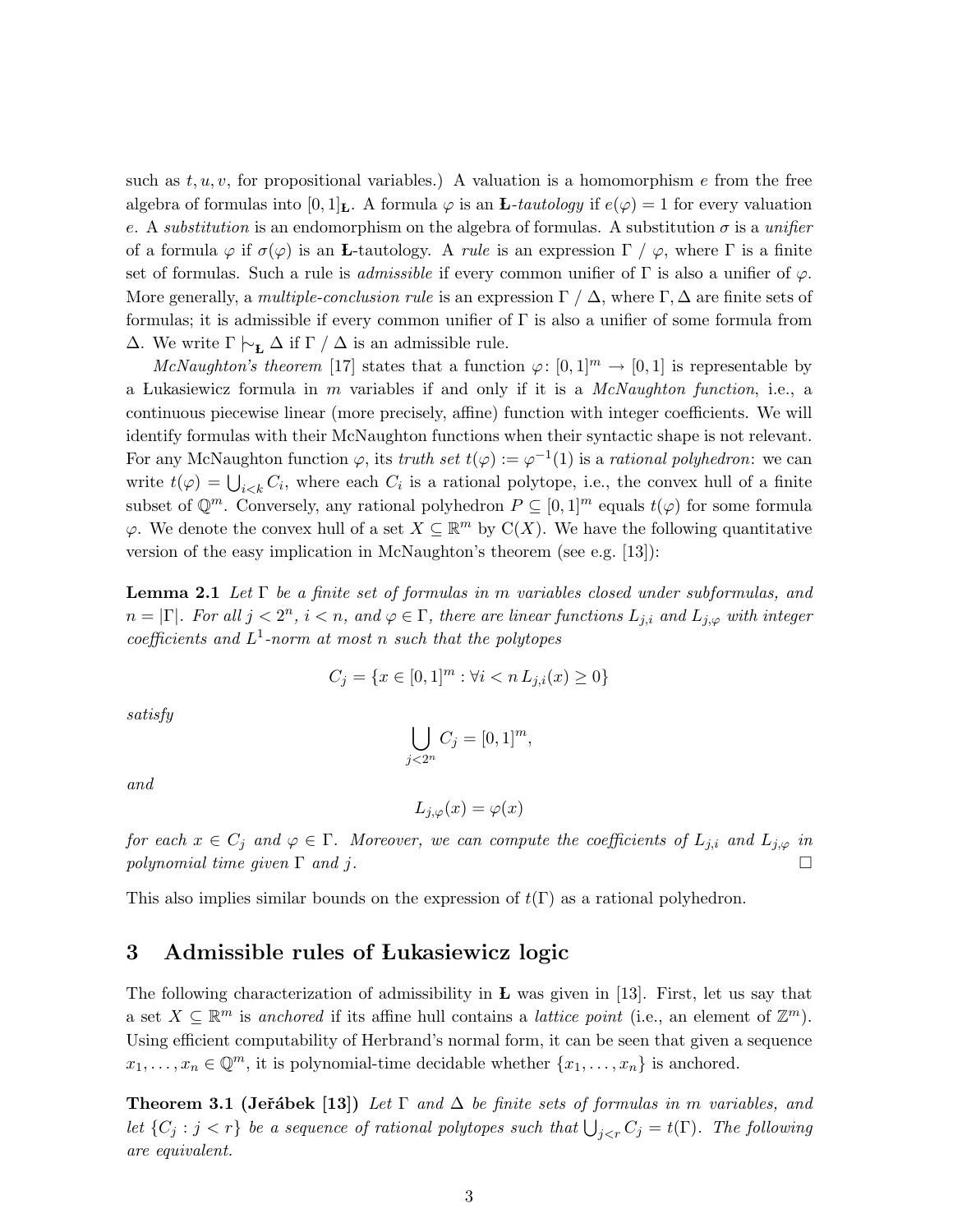- (*i*) Γ  $\not\vdash_{\mathbf{r}} \Delta$ .
- (ii) There exists  $a \in \{0,1\}^m \cap t(\Gamma)$  such that for every  $\psi \in \Delta$  there exists a sequence  $\{j_i : i \leq k\}$  of indices  $j_i < r$  such that
	- $(\alpha)$   $a \in C_{j_0},$
	- ( $\beta$ )  $C_{j_i}$  is anchored for each  $i \leq k$ ,
	- ( $\gamma$ )  $C_{j_i} \cap C_{j_{i+1}} \neq \emptyset$  for each  $i < k$ ,
	- (δ) there exists  $x \in C_{j_k}$  such that  $\psi(x) < 1$ .

We can rephrase this in graph-theoretic language as follows. Given  $\Gamma$ , consider the decomposition  $t(\Gamma) = \bigcup_{j \leq r} C_j$ ,  $r \leq 2^n$ , from Lemma 2.1. Let the polytope graph  $G_{\Gamma} = \langle V_{\Gamma}, E_{\Gamma} \rangle$  be the graph with vertex set  $V_{\Gamma} = \{0, \ldots, r-1\}$  such that j and j' are connected by an edge in  $E_{\Gamma}$  iff  $C_j \cap C_{j'} \neq \emptyset$ . Let the anchored polytope graph  $A_{\Gamma}$  be the induced subgraph of  $G_{\Gamma}$  consisting of vertices j such that  $C_j$  is anchored. Let us call j a *lattice vertex* if  $C_j \cap \{0,1\}^m \neq \emptyset$ , and j is a counterexample to a formula  $\psi$  if there exists  $x \in C_j$  such that  $\psi(x) < 1$ .

**Corollary 3.2** Γ  $\nvDash_{\mathbf{L}} \Delta$  iff there exists a connected component of  $A_{\Gamma}$  containing a lattice vertex and a counterexample to  $\psi$  for every  $\psi \in \Delta$ .

We also have:

**Theorem 3.3 (Jerábek [13])** 
$$
\vdash_{\mathbf{L}}
$$
 is computable in PSPACE.

The original proof of Theorem 3.3 in [13] was a bit complicated due to an effort to optimize the space requirements of the algorithm. However, if we are not interested in a particular polynomial bound, we can easily understand Theorem 3.3 as follows. Since we can check in NP whether a given polytope contains a lattice point or is a counterexample to  $\psi$  (the latter is even in P, using linear programming), Corollary 3.2 reduces (non)admissibility in  $\bf{L}$  to reachability in  $A_{\Gamma}$ . If an undirected graph is explicitly given by a list of vertices and edges, reachability is computable in logarithmic space (even deterministic, by a breakthrough result of Reingold [19]; however, nondeterministic would do the job for us). Instead of an input tape, the algorithm can be implemented using oracle access to a black box which can tell whether a given label denotes a valid vertex of the graph, and given two vertices, whether they are connected by an edge. Now, our graph is exponentially large, which blows up the complexity from logarithmic to polynomial space. The whole algorithm is PSPACE provided we can simulate the input oracle in polynomial space as well. In fact, we can do it in  $NP:$  given j, we can compute the linear functions defining the polytope  $C_j$ ; then we can check in NP whether it is anchored, and given two such polytopes, we can check whether they intersect.

It should be clear from this description that the only obstacle preventing us from computing  $\vdash_L$  more efficiently is that the path connecting in A<sub>Γ</sub> a counterexample to  $\psi$  to a lattice vertex may be exponentially long. For example, it is not difficult to see that if we could always find such a path of polynomial length, we could test  $\not\vdash_{\mathbf{L}}$  in NP. Thus, if we intend to prove that  $\vdash_{\mathbf{L}}$  is PSPACE-complete, we had better make sure that there are cases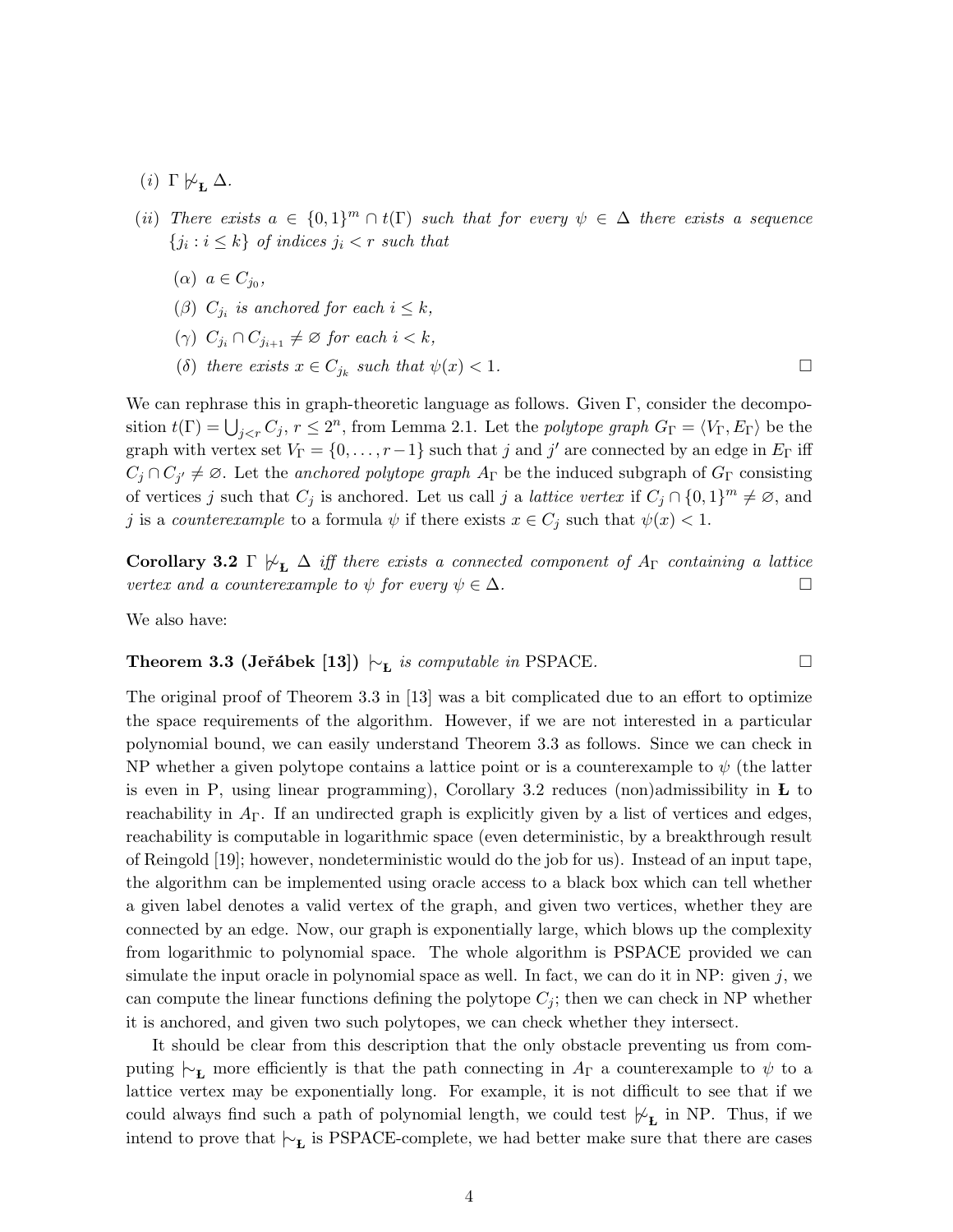where the distance from any counterexample to  $\psi$  to any lattice vertex is exponentially long. The construction in the proof of our main result will indeed have this property (when applied to an exponential-time PSPACE algorithm). However, we decided to also include a simpler direct construction, since it illustrates more transparently the motivation behind the general case, which may help the reader in understanding the underlying idea.

**Theorem 3.4** Given m in unary, we can construct in polynomial time formulas  $\varphi_m, \psi_m$  of size  $O(m^2)$  in m variables such that  $\varphi_m \not\vdash_{\mathbf{L}} \psi_m$ , but every sequence  $\{j_i : i \leq k\}$  as in Theorem 3.1 must have length  $k = \Omega(2^m)$ .

*Proof:* Let  $G_m = \langle V_m, E_m \rangle$  be the m-dimensional hypercube graph: i.e.,  $V_m = \mathcal{P}(m)$  (where we use the set-theoretical identity  $m = \{0, \ldots, m-1\}$  to simplify the notation), and  $\langle u, v \rangle \in$  $E_m$  iff  $|u \Delta v| = 1$ , where  $\Delta$  denotes symmetric difference. We will define an exponentially long path  $P_m$  in  $G_m$ , and embed  $G_m$  in  $[0,1]^m$  in such a way that  $P_m$  is represented by the graph  $A_{\varphi}$  for a polynomial-size formula  $\varphi$ .

The path  $P_m = \langle v_{m,0}, \ldots, v_{m,2^m-1} \rangle$  will be a Hamiltonian path in  $G_m$  starting at the vertex  $v_{m,0} = \emptyset$ , and we define it inductively as follows:  $P_0$  is the trivial one-vertex path in  $G_0$ . If  $P_m$  was already constructed, we define  $P_{m+1}$  by taking two copies of  $P_m$ , one in each of the hyperplanes  $\{v \subseteq m+1 : m \notin v\}$  and  $\{v \subseteq m+1 : m \in v\}$ , and joining them by an edge connecting the two copies of the far end-point of  $P_m$ . That is,

$$
P_{m+1} = \langle v_{m,0}, \ldots, v_{m,2^{m}-1}, v_{m,2^{m}-1} \cup \{m\}, \ldots, v_{m,0} \cup \{m\} \rangle.
$$

We will actually need a more explicit description of the edges belonging to  $P_m$ . First, since  $v_{m,0} = \emptyset$  for every m, the other end-point of  $P_m$  is  $v_{m,2^m-1} = \{m-1\}$  for  $m > 0$ . Then it is easy to show by induction on m that every vertex  $v \in V_m$  is connected in  $P_m$  to

- $v \Delta \{0\}$ , and
- $v \Delta \{\min(v) + 1\}$  if possible (i.e., if  $v \neq \emptyset, \{m 1\}$ ).

We can identify each  $v \subseteq m$  with the binary string describing its characteristic function. That is, we make  $V_m = \{0, 1\}^m$ , and then  $P_m$  consists of the following edges, where we denote concatenation by juxtaposition:

- 0w—1w, for  $w \in \{0,1\}^{m-1}$ ,
- 0<sup>k</sup>10w–0<sup>k</sup>11w, for  $k < m-1$ ,  $w \in \{0,1\}^{m-k-2}$ .

The end-points of  $P_m$  are  $0^m$  and  $0^{m-1}1$ . By abuse of language, we will denote the set of edges of  $P_m$  as  $P_m$ .

We now construct a representation of  $G_m$  in [0, 1]<sup>m</sup>. Put  $B_0 = [0, 1/5]$ ,  $B_1 = [3/5, 4/5]$ , and  $B = [0, 4/5]$ . We represent a vertex  $v \in \{0, 1\}^m$  by the polytope

$$
B_v = \prod_{i < m} B_{v_i}.
$$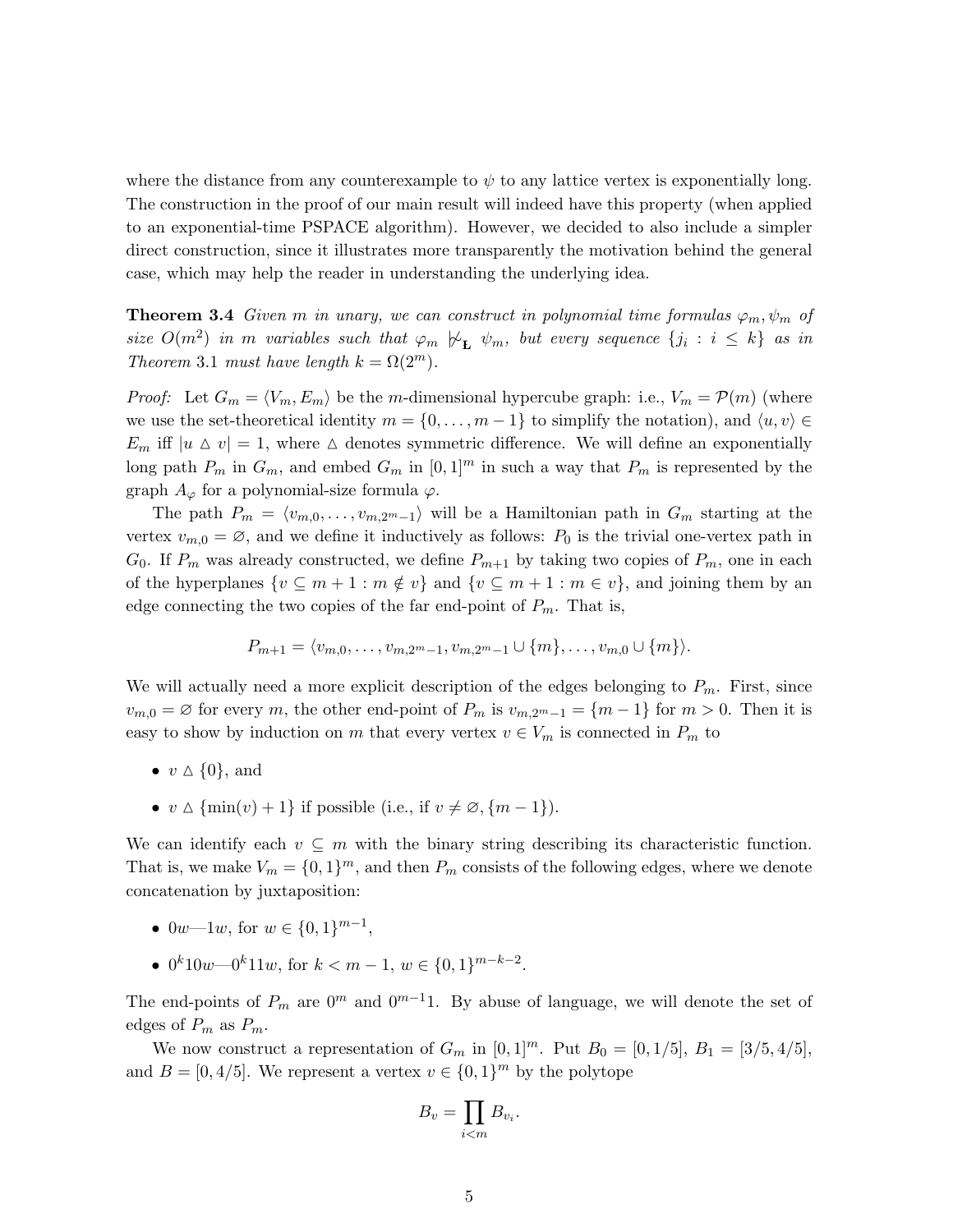If  $e = \{v, w\} \in E_m$ , let  $j < m$  be the unique position such that  $v_j \neq w_j$ . We represent e by the polytope

$$
C_e = \prod_{i \neq j} B_{v_i} \times B,
$$

where the  $B$  is supposed to go to the *j*th position in the product. Let

$$
C = \bigcup_{e \in P_m} C_e.
$$

The following properties are easy to verify:

#### Claim 1

- (i) Each  $B_v$  and  $C_e$  is an anchored rational polytope.
- (*ii*)  $B_v$  are pairwise disjoint.
- (iii) If  $v \in e$ , then  $B_v \subseteq C_e$ , otherwise  $B_v \cap C_e = \emptyset$ .
- (iv)  $C_e$  are pairwise disjoint, except that  $C_e \cap C_{e'} = B_v$  when  $e \cap e' = \{v\}.$
- (v)  $B_v$  contains a lattice point iff  $v = 0^m$ .  $C_e$  contains a lattice point iff  $0^m \in e$ .
- (vi) C is connected. If  $v \neq 0^m, 0^{m-1}1$ , then  $C \setminus B_v$  is disconnected, and its two connected components correspond to the two subpaths of  $P_m$  on either side of v.

The key property is that even though there are exponentially many edges in  $P_m$ , we can write  $C$  in another way using only polynomially many operations, because of the highly uniform way in which  $P_m$  can be described. Indeed,

$$
C = (B \times B_*^{m-1}) \cup \bigcup_{k < m-1} (B_0^k \times B_1 \times B \times B_*^{m-k-2}),
$$

where  $B_* = B_0 \cup B_1$ . Fix formulas  $\beta_0$ ,  $\beta_1$ ,  $\beta$  in one variable such that  $t(\beta_i) = B_i$ ,  $t(\beta) = B$ , and put  $\beta_* = \beta_0 \vee \beta_1$ . Then we have  $C = t(\varphi_m)$ , where

$$
\varphi_m = \left(\beta(x_0) \wedge \bigwedge_{i=1}^{m-1} \beta_*(x_i)\right) \vee \bigvee_{k < m-1} \left(\bigwedge_{i < k} \beta_0(x_i) \wedge \beta_1(x_k) \wedge \beta(x_{k+1}) \wedge \bigwedge_{i=k+2}^{m-1} \beta_*(x_i)\right).
$$

Notice that  $|\varphi_m| = O(m^2)$ . Let  $\delta_i$  be fixed formulas in one variable such that  $t(\delta_i) = [0, 1] \setminus$  $\text{int}(B_i)$ , and put

$$
\psi_m = \bigvee_{i < m-1} \delta_0(x_i) \vee \delta_1(x_{m-1}),
$$

so that

$$
t(\psi_m) = D := [0,1]^m \setminus \mathrm{int}(B_{0^{m-1}1}).
$$

Since C is a connected union of anchored polytopes, contains a lattice point  $\vec{0}$ , and a counterexample to  $\psi_m$ , we have

$$
\varphi_m \not\sim_{\mathbf{L}} \psi_m.
$$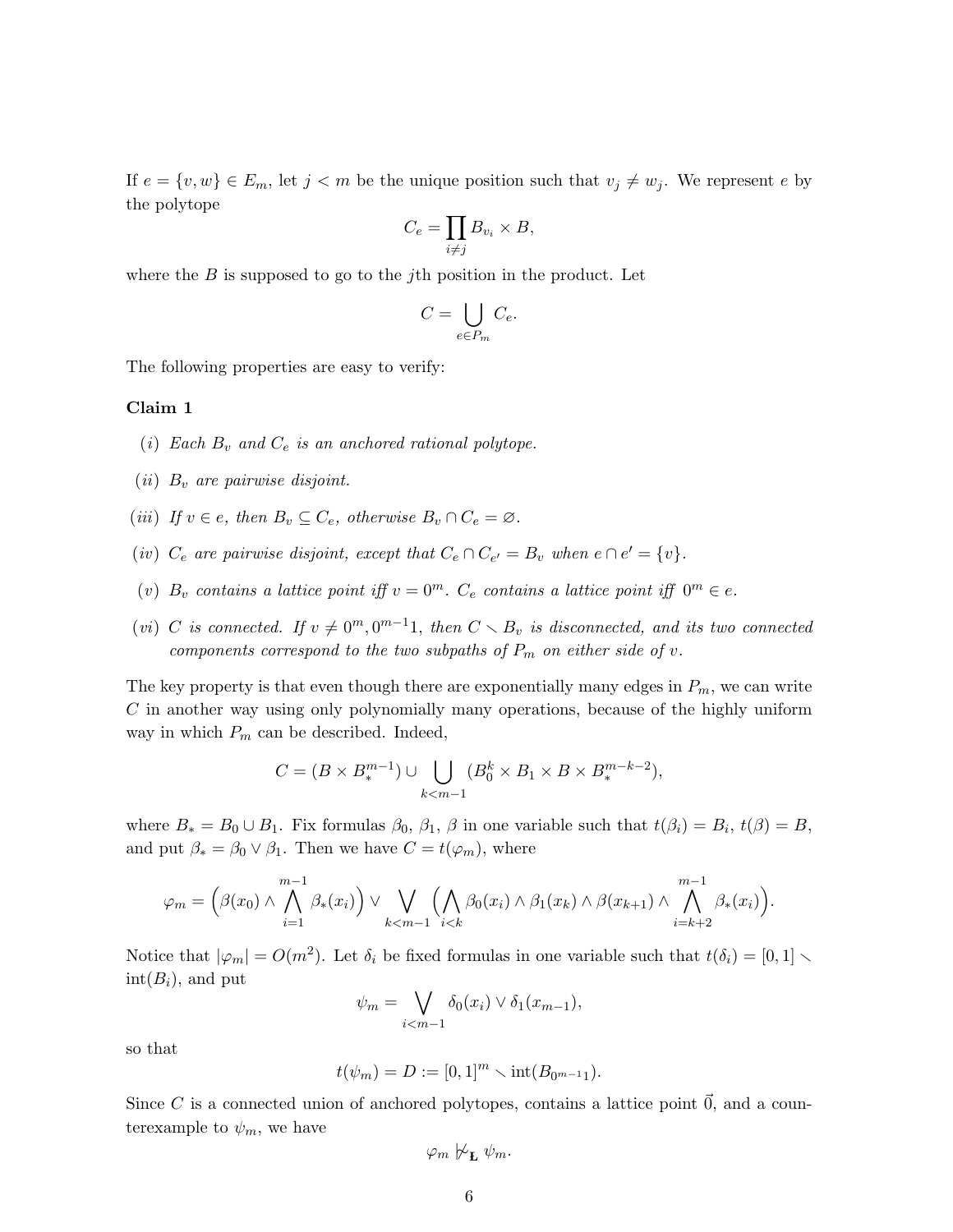

Figure 1: The convex hull of  $B_{00} \cup B_{11}$  is disjoint from  $B_{10}$ 

On the other hand, if we write  $t(\varphi)$  as  $\bigcup_{e \in P_m} C_e$ , then it follows from Claim 1 that the only path in  $A_{\varphi}$  connecting a lattice vertex to a counterexample to  $\psi_m$  traces  $P_m$  all the way from one end to the other end, hence it has length  $2^m - 1$ .

A subtle issue (which will not arise in the PSPACE-completeness proof below) is that in principle it may be possible to write C as a union of polytopes  $\bigcup_{i \leq r} C'_i$  in a different way so that there is a shorter path from a lattice vertex to a counterexample to  $\psi_m$ . However, we have:

#### **Claim 2** Any convex subset of C intersects at most two  $B_v$ .

*Proof:* Let  $X \subseteq C$  be convex. If  $x \in X \cap B_u$  and  $y \in X \cap B_w$ , the line segment  $C(x, y)$  is included in  $X \subseteq C$  and it is connected, hence by Claim 1 it hits  $B_v$  for every v lying on the subpath of  $P_m$  joining u to w. Thus, if we assume for contradiction that X intersects three or more  $B_v$ , we can find  $u, v, w$  such that  $\{u, v\}, \{v, w\} \in P_m$ ,  $x \in X \cap B_u$ ,  $y \in X \cap B_w$ ,  $C(x, y) \cap B_v \neq \emptyset$ . Let  $i \neq j$  be the unique coordinates such that  $u_i \neq v_i$  and  $v_j \neq w_j$ , and let  $\pi$  be the projection to the *i*th and *j*th coordinates. Then  $\pi(B_u) = B_{u_i u_j}$  and similarly for  $B_v, B_w$ , and  $\pi$  preserves convex hulls, hence there exist  $u', v', w' \in \{0, 1\}^2$  such that  $\{u',v'\},\{v',w'\}\in P_2$ , and  $C(B_{u'}\cup B_{w'})\cap B_{v'}\neq\emptyset$ . However, this is easily seen to be false, see Figure 1.  $\square$  (Claim 2)

By Claim 1, removing any  $B_v$  from C disconnects the unique lattice point  $\vec{0}$  from  $C \setminus D$ , hence any path using the  $C_i'$  witnessing  $\varphi_m \not\models_{\mathbf{L}} \psi_m$  as in Theorem 3.1 must intersect every  $B_v$ . By Claim 2, such a path has to have length at least  $2^{m-1}$ . . — Первый профессиональный профессиональный профессиональный профессиональный профессиональный профессиональн<br>В 1990 году в 1990 году в 1990 году в 1990 году в 1990 году в 1990 году в 1990 году в 1990 году в 1990 году в<br>

# 4 PSPACE-completeness

We will use an idea similar to the proof of Theorem 3.4 to simulate a computation of a polynomial-space Turing machine. In a nutshell, we will embed in  $[0, 1]^m$  the configuration graph of the machine. (This subsumes the ability to create exponentially long paths as a polynomial-space computation may take exponential time.) In order to get a description of the graph by a polynomial-size formula, we will exploit the locality of Turing machines: the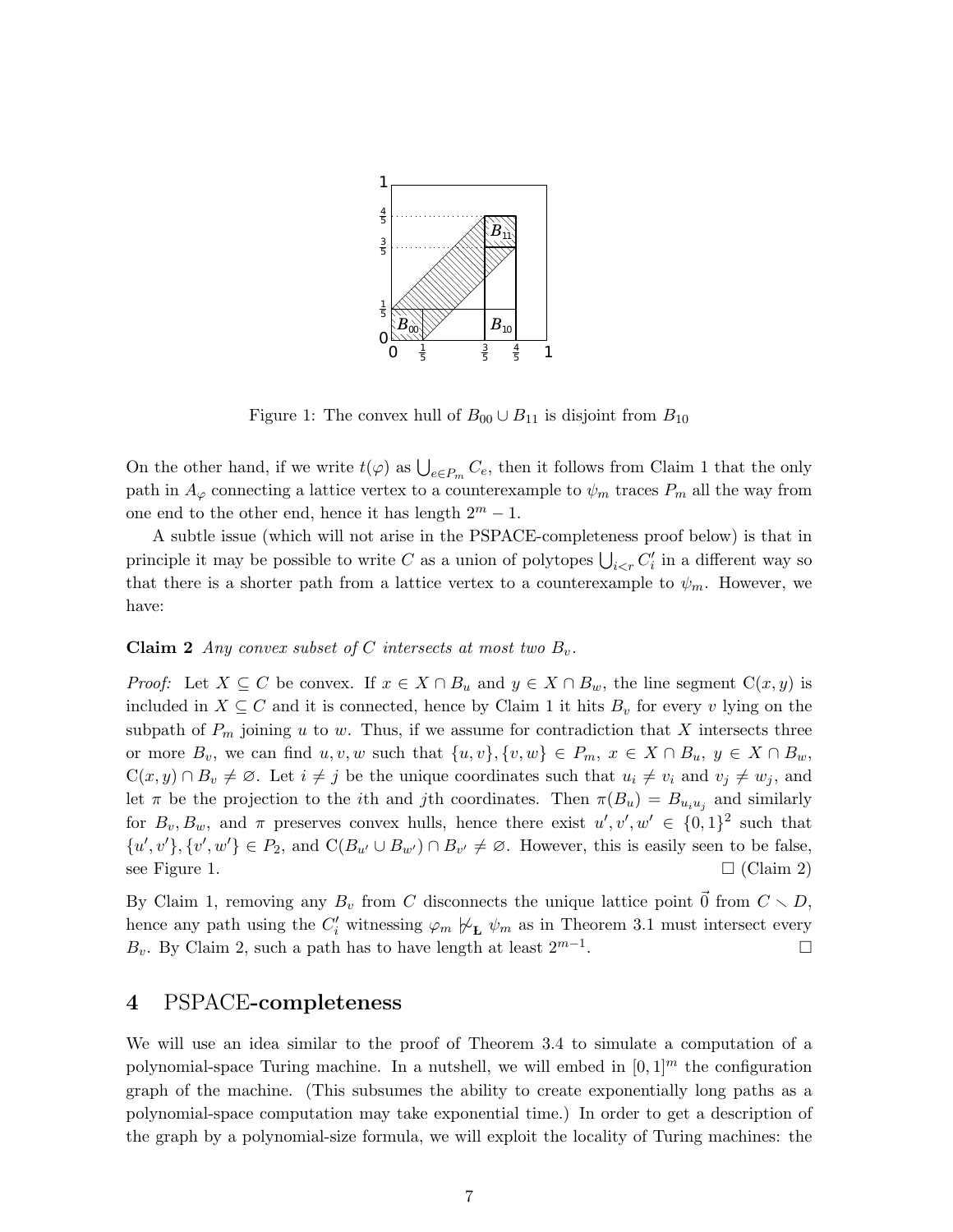behaviour of the machine in a particular configuration is determined by a constant-size subset of the configuration, and anything outside this subset is passed unchanged to the next step.

In order to simplify the construction, we will not simulate completely general polynomialspace Turing machines, but we will first reduce to a special case that is more manageable. Let us say that a deterministic Turing machine  $M$  is in a *normal form* if it has the following properties. M has a single tape with alphabet  $\Sigma = \{0,1\}$  (using no extra blank symbol) which serves both as the input tape and as a work tape. M has states with labels from  $Q = \{0, \ldots, s\}, s \geq 1$ , where 0 is the initial state, and 1 is the unique accepting state. There is no rejecting state, on non-accepted inputs  $M$  eventually enters an infinite loop. The tape head moves left or right in every step. Let  $T: Q \times \Sigma \to Q \times \Sigma \times \{1, -1\}$  be the transition function of M (i.e., when M is in state q with the tape head in position h reading symbol  $x \in \Sigma$ , and  $T(q, x) = \langle r, y, d \rangle$ , then M writes y to the tape, moves head to position  $h + d$ , and enters state r). We require  $T(1, x) = \langle 1, y, d \rangle$ ; i.e., T is defined in such a way that once M enters the accepting state, it can never leave it. (This is only a formal technical requirement, as after entering the accepting state  $M$  is supposed to stop anyway. However, it will be convenient for our simulation to pretend that the machine continues to work in order to reduce the number of exceptions.) On an input  $w \in \{0,1\}^n$ , M starts with head at position 0 of the tape and  $w = w_0 \dots w_{n-1}$  written at positions  $0, \dots, n-1$  of the tape. A normal run of M on input of length n is a computation during which M does not attempt to access positions  $-1$  or n of the tape (which in particular implies that it is confined to space n). We consider acceptance by  $M$  as a promise problem, whose positive instances are inputs accepted by a normal run of  $M$ , and negative instances are inputs that make  $M$  enter an infinite normal run avoiding the accepting state.

**Lemma 4.1** Every  $L \in PSPACE$  is polynomial-time reducible to the acceptance problem of a Turing machine in normal form.

*Proof:* Let  $L \subseteq \Sigma_0^*$ , and let  $M_1$  be a deterministic Turing machine accepting L in space  $p(n) \geq n$  using k work tapes (along with the input tape) with alphabet  $\Sigma_1 \supseteq \Sigma_0 \cup {\{\epsilon\}}$ , where  $\epsilon$  is the blank symbol, and p is a polynomial. Let  $\Sigma'_1 = \{a' : a \in \Sigma_1\}$  be a disjoint copy of  $\Sigma_1$ , and  $\Diamond \notin \Sigma_1 \cup \Sigma'_1$  an auxiliary symbol. We can represent a configuration c of  $M_1$  by the string

$$
\tilde{c} = \lozenge \tilde{a}_0^0 \tilde{a}_1^0 \dots \tilde{a}_{p(n)-1}^0 \lozenge \tilde{a}_0^1 \tilde{a}_1^1 \dots \tilde{a}_{p(n)-1}^1 \lozenge \dots \lozenge \tilde{a}_0^k \tilde{a}_1^k \dots \tilde{a}_{p(n)-1}^k \lozenge,
$$

where  $a_i^j$  $i_i^j$  is the *i*th symbol on the *j*th tape (the input tape being the 0th tape), and  $\tilde{a}_i^j = (a_i^j)$  $i^j$ )' if the head of tape *j* is on position *i*,  $\tilde{a}_i^j = a_i^j$  $i$  otherwise. We can simulate easily the computation of  $M_1$  by a single-tape Turing machine  $M_2$  with alphabet  $\Sigma_2 = \Sigma_1 \cup \Sigma'_1 \cup \{\Diamond\}$  operating with the representations  $\tilde{c}$  of configurations of  $M_1$  in such a way that  $M_2$  never attempts to move past the first or last  $\Diamond$  delimiters. Choose  $d \in \omega$  and pairwise distinct  $\overline{a} \in \{0,1\}^d$  for each  $a \in \Sigma_2$ . We can simulate  $M_2$  by a machine M in normal form by translating each symbol a of the simulated tape of  $M_2$  with the sequence  $\bar{a}$  of d binary symbols. A run of M is normal whenever it starts with the tape containing the translation of a valid representation  $\tilde{c}$  of a configuration of  $M_1$ . Then L is reducible to the acceptance problem of M via the polynomial-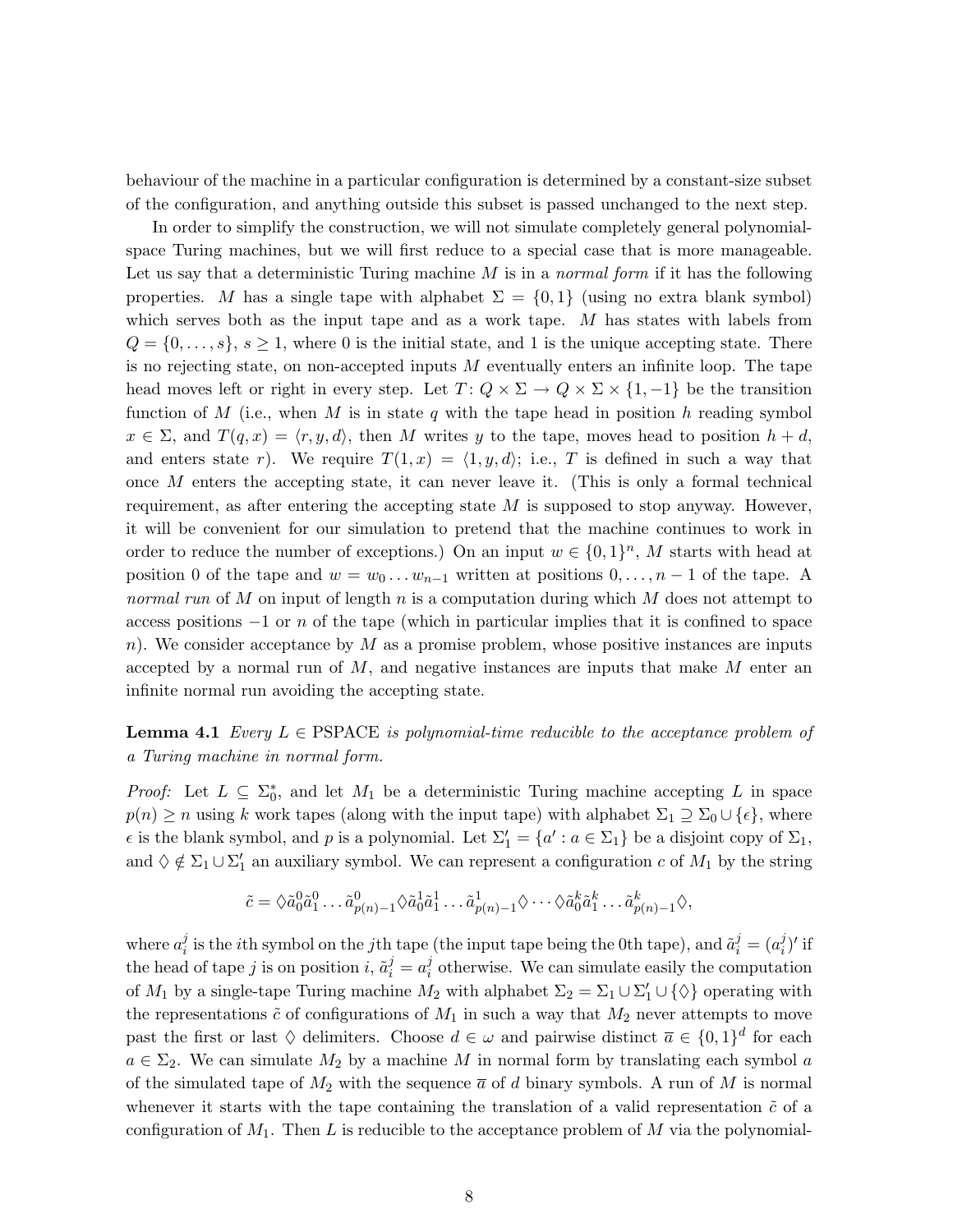0 1 <sup>1</sup> 5 2 5 3 5 4 5 *I I I I I I* • ′ ′ 0 0 1 1 ∗ 0 1 *J J J … J J s* ′0 0 1

Figure 2: The layout of auxiliary intervals

time function  $f(x)$  which computes the translation of  $\tilde{c}$ , where c is the initial configuration of  $M_1$  on input x.

**Theorem 4.2** Admissibility of either single-conclusion or multiple-conclusion rules in  $\bf{L}$  is PSPACE-complete.

*Proof:* That  $\vdash_L \in \text{PSPACE}$  was established in [13], hence it suffices to show that nonadmissibility of single-conclusion rules in  **is PSPACE-hard. Given a PSPACE language**  $L$ **,** let f be a polynomial-time function and M a Turing machine in normal form such that  $x \in L$ iff M accepts  $f(x)$ , and the run of M on any  $w = f(x)$  is normal.

Let *n* be given. A configuration of M is a sequence  $c = \langle q, h, x_0, \ldots, x_{n-1} \rangle$ , where  $q \in Q$ is the current state,  $h < n$  is the position of the head, and  $x_0, \ldots, x_{n-1}$  is the content of the tape. Put  $I_0 = [1/5, 2/5], I_1 = [3/5, 4/5], I_* = I_0 \cup I_1, I_{\bullet} = [2/5, 3/5], I'_0 = [0, 1/5],$  $I'_1 = [4/5, 1], J_q = [(2q + 1)/(2s + 3), (2q + 2)/(2s + 3)]$  for  $q \leq s, J_* = \bigcup_{q \leq s} J_q, J =$  $[1/(2s+3), (2s+2)/(2s+3)] = C(J_*)$ ,  $J'_0 = [0, 1/(2s+3)]$  (cf. Figure 2). We represent a configuration  $c = \langle q, h, x_0, \ldots, x_{n-1} \rangle$  by the polytope

$$
H_c = J_q \times \prod_{i < n} I_{\delta_{h,i}} \times \prod_{i < n} I_{x_i} \subseteq [0,1]^{2n+1},
$$

where  $\delta_{h,i}$  is Kronecker's delta. We represent the input  $w = f(x)$  of length n by

$$
F_w = J'_0 \times \prod_{i < n} I'_{\delta_{0,i}} \times \prod_{i < n} I'_{w_i}
$$

.

Acceptance by M will be represented by (the complement of) the polyhedron

$$
B = [0, 1]^{2n+1} \setminus \text{int}(J_1 \times I_*^{2n}).
$$

Finally, we have to find a representation for transition edges. For any configuration c, let  $\sigma(c)$ be its successor configuration (which is unique, as  $M$  is deterministic). We will construct a polyhedron  $E_c$  representing an edge connecting c to  $\sigma(c)$  as follows.

**Claim 1** For every  $q \in Q$  and  $x \in \{0, 1\}$ , we can choose a rational polyhedron  $C_{q,x} \subseteq [0, 1]^4$ with the following properties, where  $T(q, x) = \langle r, y, d \rangle$ :

- (i)  $C_{q,x}$  is connected, and it is a finite union of polytopes of dimension 4.
- (ii)  $C_{q,x}$  intersects  $J_q \times \{\langle 3/5, 2/5, (2 + x)/5 \rangle\}$  and  $J_r \times \{\langle 2/5, 3/5, (2 + y)/5 \rangle\}.$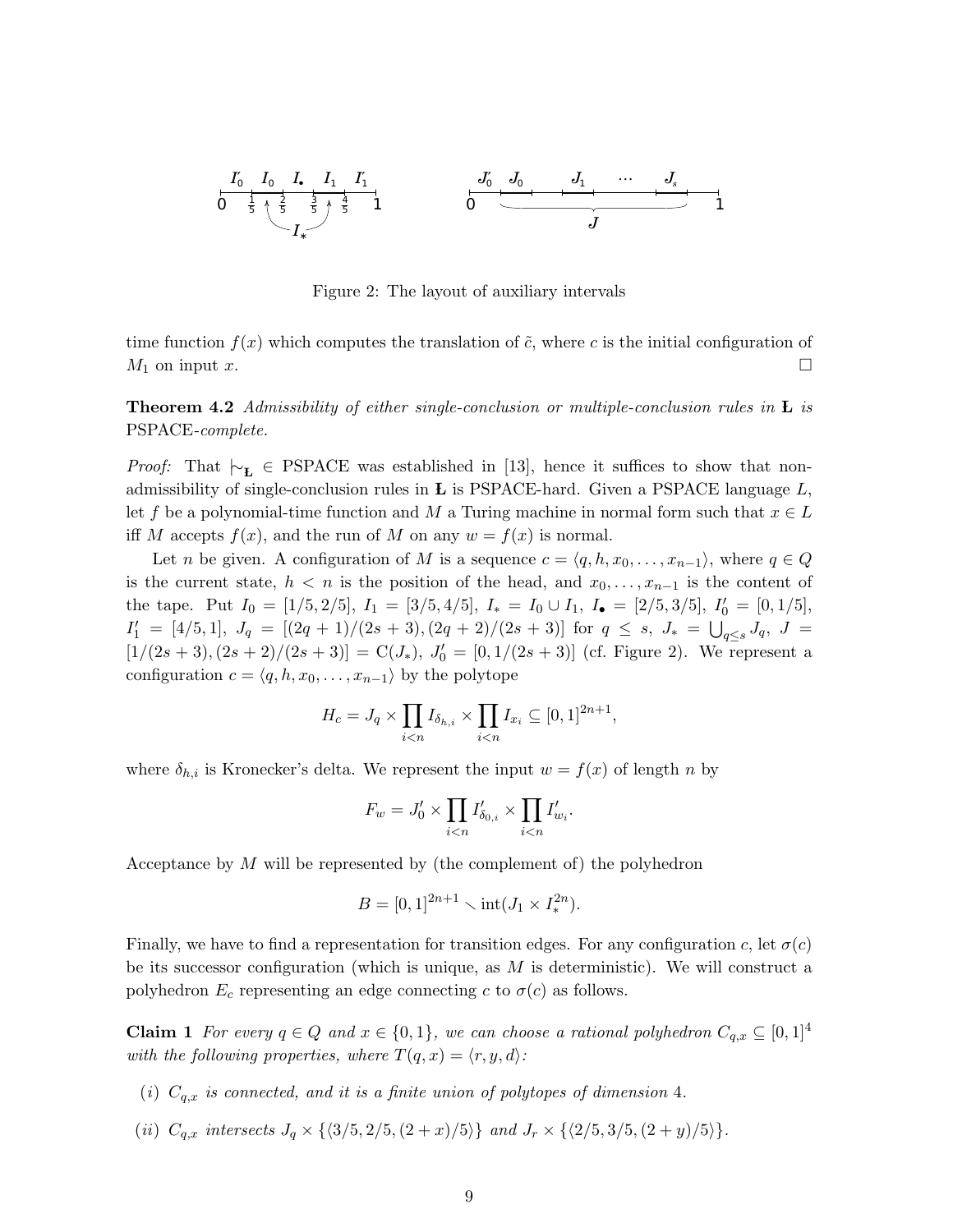(iii)  $C_{q,x}$  is included in  $J \times I^3_{\bullet}$ , and more precisely, in

$$
(J_q \times \{ \langle 3/5, 2/5, (2+x)/5 \rangle \}) \cup (J_r \times \{ \langle 2/5, 3/5, (2+y)/5 \rangle \}) \cup (J \times \text{int}(I_{\bullet})^3).
$$

(iv) The sets  $C_{q,x}$  are pairwise disjoint.

Proof: The reader may well take it on faith that there is room enough in the 4-dimensional space to embed a finite collection of edges, but for definiteness, we can construct  $C_{q,x}$  explicitly as follows. Let  $Q \times \{0,1\} = \{\langle q_i, x_i \rangle : i < m\}$  and  $\langle r_i, y_i, d_i \rangle = T(q_i, x_i)$ . Denote  $[a \pm \varepsilon] =$  $[a-\varepsilon, a+\varepsilon]$  and  $c(t, x, y) = (1-t)x+ty$ . We put  $z_{q,i} = c((1+i)/(2m+1), \min(J_q), \max(J_q)),$  $\overline{z}_{q,i} = z_{q,m+i}, h_i = c((1+i)/(m+1), 2/5, 3/5)$ . Let  $C'_{q_i,x_i}$  be the broken line with end-points  $\langle z_{q_i,i}, 3/5, 2/5, (2 + x_i)/5 \rangle$ ,  $\langle z_{q_i,i}, 1/2, 1/2, h_i \rangle$ ,  $\langle \overline{z}_{r_i,i}, 1/2, 1/2, h_i \rangle$ ,  $\langle \overline{z}_{r_i,i}, 2/5, 3/5, (2 + y_i)/5 \rangle$ . Then  $C'_{q_i,x_i}$  satisfies all the requirements above except that it has only dimension 1. Let  $\varepsilon > 0$ ,  $\varepsilon \in \mathbb{Q}$  be such that the  $L^{\infty}$ -distance of  $C'_{q_i,x_i}$  and  $C'_{q_i,x_{i'}}$  is at least  $3\varepsilon$  for each  $i \neq i'$ . We can define  $C_{q_i,x_i}$  to be the union of the following three polytopes:

(i) The convex hull of  $\langle z_{q_i,i}, 3/5, 2/5, (2 + x_i)/5 \rangle$  and  $[z_{q_i,i} \pm \varepsilon] \times [1/2 \pm \varepsilon]^2 \times [h_i \pm \varepsilon]$ ,

(ii) 
$$
[z_{q_i,i}, \overline{z}_{r_i,i}] \times [1/2 \pm \varepsilon]^2 \times [h_i \pm \varepsilon],
$$

(iii) The convex hull of  $\langle \overline{z}_{r_i,i}, 2/5, 3/5, (2 + y_i)/5 \rangle$  and  $[\overline{z}_{r_i,i} \pm \varepsilon] \times [1/2 \pm \varepsilon]^2 \times [h_i \pm \varepsilon]$ .

Notice that  $C_{q_i,x_i}$  is contained within the closed  $\varepsilon$ -neighbourhood of  $C'_{q_i,x_i}$  (in the  $L^{\infty}$ -norm). Then it is easy to see that  $C_{q_i,x_i}$  satisfies all our requirements.  $\square$  (Claim 1) Given a configuration  $c = \langle q, h, x_0, \ldots, x_{n-1} \rangle$ , let  $T(q, x_h) = \langle r, y, d \rangle$ , so that

$$
\sigma(c) = \langle r, h + d, x_0, \dots, x_{h-1}, y, x_{h+1}, \dots, x_{n-1} \rangle.
$$

We define

$$
E_c = C_{q,x_h} \times \prod_{i \neq h,h+d} I_0 \times \prod_{i \neq h} I_{x_i},
$$

where the four coordinates of  $C_{q,x_h}$  are supposed to go to the 0th,  $(h+1)$ st,  $(h+d+1)$ st, and  $(h + n + 1)$ st coordinates in the product; that is, more precisely,

$$
(1) \quad E_c = \{ \langle t, u_0, \dots, u_{n-1}, v_0, \dots, v_{n-1} \rangle : u_i \in I_0 \ (i \neq h, h+d),
$$

$$
v_i \in I_{x_i} \ (i \neq h), \langle t, u_h, u_{h+d}, v_h \rangle \in C_{q, x_h} \}
$$

(cf. the definition of  $H_c$ ). We put  $H = \bigcup_c H_c$ ,  $E = \bigcup_c E_c$ ,  $A_w = H \cup E \cup F_w$ . Notice that we have

$$
H = J_* \times \bigcup_{h < n} (I_0^h \times I_1 \times I_0^{n-h-1}) \times I_*^n,
$$
\n
$$
E = \bigcup_{q,h,x} (C_{q,x} \times I_0^{n-2} \times I_*^{n-1}),
$$
\n
$$
B = \left( ([0,1] \times \text{int}(J_1)) \times [0,1]^{2n} \right) \cup \bigcup_{i=1}^{2n} \left( [0,1]^i \times ([0,1] \times \text{int}(I_*)) \times [0,1]^{2n-i} \right),
$$

where the products in  $E$  have coordinates permuted as in the definition of  $E_c$  above.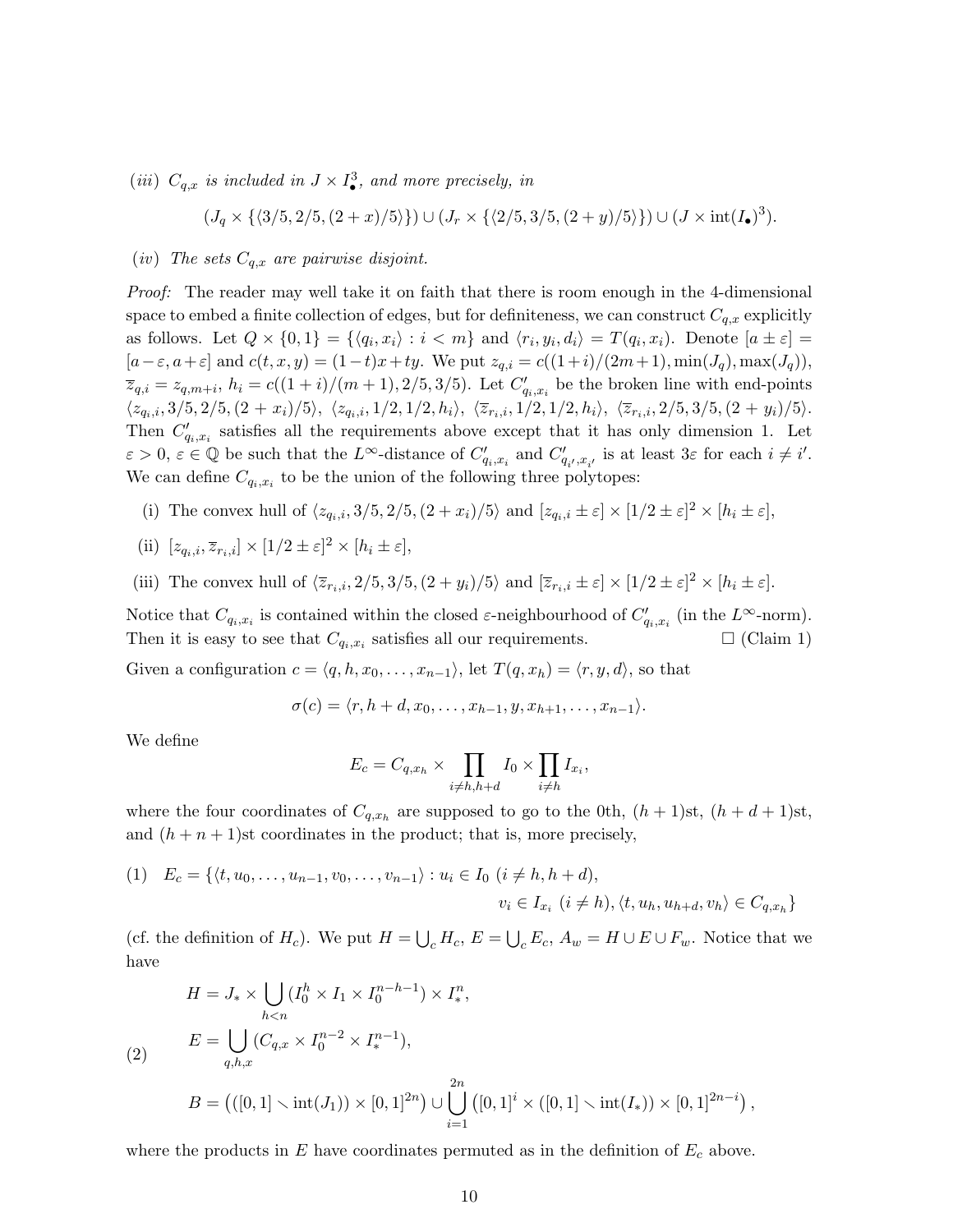#### Claim 2

- (i)  $H_c$  and  $F_w$  are full-dimensional (hence anchored) polytopes.  $E_c$  is a connected finite union of full-dimensional polytopes.
- (ii) There is no lattice point in  $H \cup E$ , and there is one in  $F_w$ .  $F_w$  is disjoint from E, and it intersects  $H_c$  iff c is the initial configuration  $\langle 0, 0, w \rangle$ .
- (*iii*)  $H_c$  are pairwise disjoint.
- (iv)  $E_c$  intersects  $H_d$  iff  $d = c$  or  $d = \sigma(c)$ .
- (v)  $E_c \setminus H$  are pairwise disjoint.
- (vi)  $B \supseteq E \cup F_w$ . B includes  $H_c$  iff c is not an accepting configuration.
- (vii) The connected component of  $A_w$  containing  $F_w$  is included in B if and only if M does not accept w.

Proof: (i), (ii), (iii), and (vi) are immediate from the definition.

(iv): Let  $c = \langle q, h, x_0, \ldots, x_{n-1} \rangle$ .  $C_{q,x_h}$  intersects  $J_q \times \{ \langle 3/5, 2/5, (2+x_h)/5 \rangle \} \subseteq J_q \times$  $I_1 \times I_0 \times I_{x_h}$ , hence  $E_c$  intersects  $H_c$ . Similarly,  $C_{q,x_h}$  intersects  $J_r \times I_0 \times I_1 \times I_y$ , where  $\langle r, y, d \rangle = T(q, x_h)$ , hence  $E_c$  intersects  $H_{\sigma(c)}$ . The remaining part of  $C_{q,x_h}$  is contained in  $J \times \text{int}(I_{\bullet})^3$ , and as  $\text{int}(I_{\bullet}) \cap I_{*} = \varnothing$ , the corresponding part of  $E_c$  is disjoint from H.

(v): By the proof of (iv),  $E_c \setminus H$  corresponds to the part of  $C_{q,x_h}$  included in  $J \times \text{int}(I_{\bullet})^3$ . Let  $c' = \langle q', h', x_0', \ldots, x_{n-1}' \rangle$ ,  $T(q', x_{h'}') = \langle r', y', d' \rangle$  be such that  $E_c \cap E_{c'} \nsubseteq H$ . If  $h \neq h'$ , the projection of  $E_{c'}$  to the  $v_h$ -coordinate (using the notation of (1)) is included in  $I_*$ , whereas  $E_c \setminus H$  projects to the disjoint interval int( $I_{\bullet}$ ), a contradiction. Thus  $h = h'$ . If  $d \neq d'$ , then similarly the projections of  $E_c \setminus H$  and  $E_{c'}$  to the  $u_{h+d}$ -coordinate are included in  $int(I_{\bullet})$  and  $I_0$ , respectively, hence we may assume  $d = d'$ . If  $x_i \neq x'_i$  for some  $i \neq h$ , then the projections of  $E_c$  and  $E_{c'}$  to the  $v_i$ -coordinate are  $I_{x_i}$  and  $I_{x'_i}$ . Finally, if  $x_i = x'_i$  for all  $i \neq h$ , then  $E_c = C_{q,x_h} \times X$  and  $E_{c'} = C_{q',x'_h} \times X$  for a certain set X, up to a permutation of coordinates (the same one for both). Since the sets  $C_{q,x}$  are pairwise disjoint, we must have  $q = q'$  and  $x_h = x'_h$ , i.e.,  $c = c'$ .

(vii): Assume that the component is not included in B. There exists a sequence  $P_0, \ldots, P_r$ of polyhedrons such that  $P_0 = F_w$ , each  $P_i$  for  $i > 0$  is  $H_c$  or  $E_c$ ,  $P_i \cap P_{i+1} \neq \emptyset$ , and  $P_r \nsubseteq B$ . By (vi),  $P_r = H_c$  for some accepting configuration c. By (ii),  $P_1 = H_{0,0,w}$ . By (v), we may assume that no two  $E_c$  are adjacent in the sequence. By (iv), this implies that  $E_c$  can only be adjacent to  $H_c$  and  $H_{\sigma(c)}$ . By (iii), no two  $H_c$  are adjacent. Summing up, there exists a sequence  $c_0, \ldots, c_p$  of pairwise distinct configurations such that  $c_0 = \langle 0, 0, w \rangle$  is the initial configuration,  $c_p$  is an accepting configuration, and for each  $i < p$ ,  $c_{i+1} = \sigma(c_i)$  or  $c_i = \sigma(c_{i+1})$ . However, if  $c_i = \sigma(c_{i+1})$  and  $c_{i+2} = \sigma(c_{i+1})$ , then  $c_i = c_{i+2}$ , and we can delete  $c_{i+1}$  and  $c_{i+2}$ from the sequence. Thus, we can assume that there exists  $j \leq p$  such that  $c_{i+1} = \sigma(c_i)$  for all  $i < j$ , and  $c_i = \sigma(c_{i+1})$  for all  $i \geq j$ . Since  $c_p$  is an accepting configuration and successors of accepting configurations are again accepting,  $c_j$  is also an accepting configuration, hence M accepts w.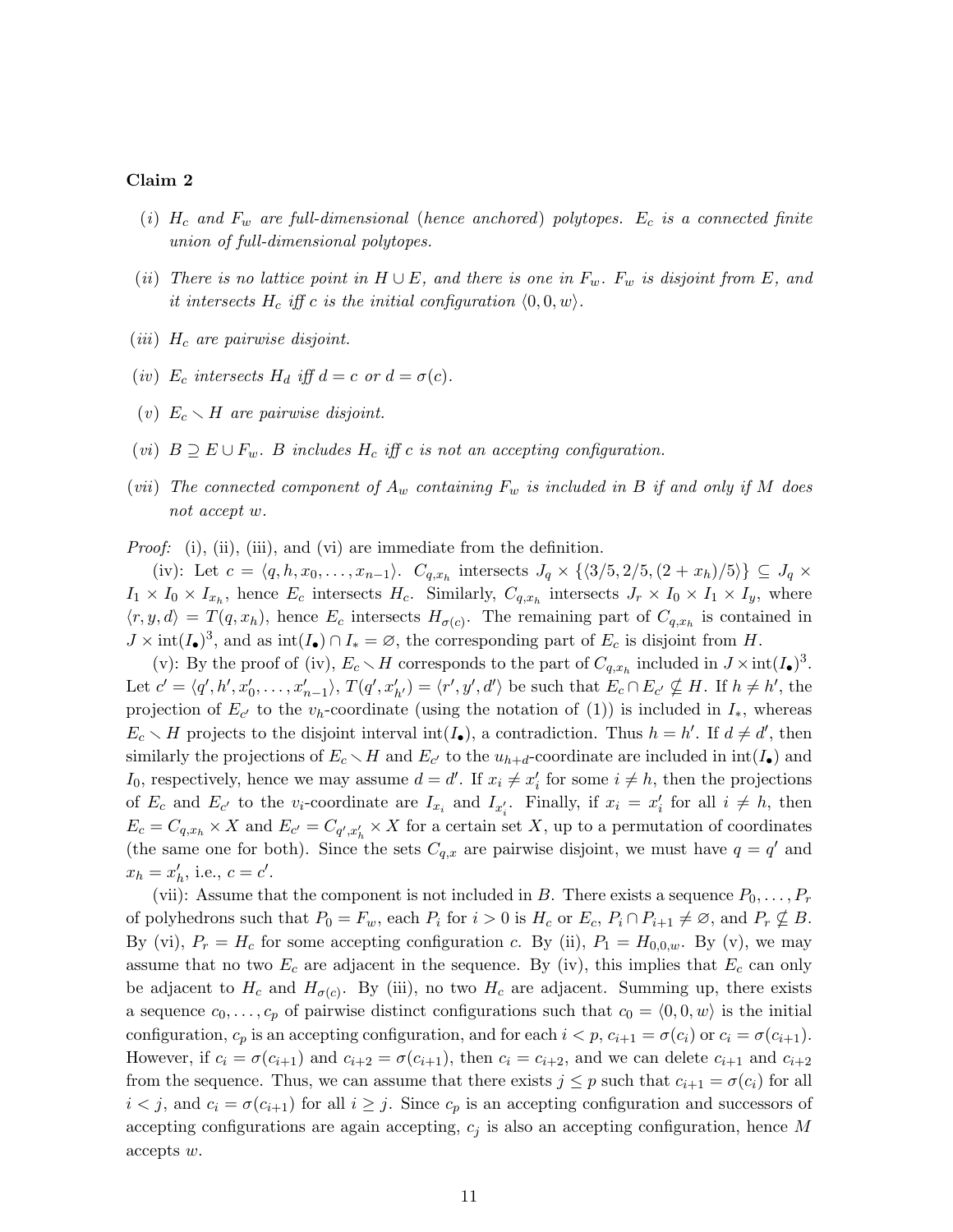Conversely, if  $c_0, \ldots, c_p$  is the sequence of configurations of M during an accepting computation on w, then the sequence  $F_w$ ,  $H_{c_0}$ ,  $E_{c_0}$ ,  $H_{c_1}$ , ...,  $E_{c_{p-1}}$ ,  $H_{c_p}$  witnesses that  $F_w$  is in  $A_w$ connected to the complement of B.  $\Box$  (Claim 2)

We now express  $A_w$  and B by propositional formulas (using variables  $t, u_0, \ldots, u_{n-1}, v_0, \ldots, v_n$  $v_{n-1}$  in the same fashion as in (1)). Let  $\iota_0, \iota_1, \iota_*, \iota'_0, \iota'_1, \overline{\iota}_*, \zeta_*, \zeta'_0, \overline{\zeta}_1$  be formulas in one variable whose truth sets are  $I_0, I_1, I_*, I'_0, I'_1, [0, 1] \setminus \text{int}(I_*)$ ,  $J_*, J'_0, [0, 1] \setminus \text{int}(J_1)$ , respectively, and for any  $q \leq s$  and  $x \in \{0, 1\}$ , let  $\gamma_{q,x}$  be a formula in four variables whose truth set is  $C_{q,x}$ . Notice that these formulas only depend on M and not on n or w, hence they are fixed constant-size formulas. Then we put

$$
\eta_n = \zeta_*(t) \wedge \bigvee_{h < n} \bigwedge_{i < n} \iota_{\delta_{h,i}}(u_i) \wedge \bigwedge_{i < n} \iota_*(v_i),
$$
\n
$$
\varepsilon_n = \bigvee_{q,x,h,d} \left( \gamma_{q,x}(t, u_h, u_{h+d}, v_h) \wedge \bigwedge_{i \neq h,h+d} \iota_0(u_i) \wedge \bigwedge_{i \neq h} \iota_*(v_i) \right),
$$
\n
$$
\varphi_w = \zeta'_0(t) \wedge \iota'_1(u_0) \wedge \bigwedge_{i=1}^{n-1} \iota'_0(u_i) \wedge \bigwedge_{i < n} \iota'_{w_i}(v_i),
$$
\n
$$
\alpha_w = \eta_n \vee \varepsilon_n \vee \varphi_w,
$$
\n
$$
\beta_n = \overline{\zeta}_1(t) \vee \bigvee_{i < n} (\overline{\iota}_*(u_i) \vee \overline{\iota}_*(v_i)),
$$

where the disjunction in  $\varepsilon_n$  is taken over all  $q \leq s, x \in \{0,1\}, d \in \{1,-1\},$  and  $h < n$  such that  $T(q, x) = \langle r, y, d \rangle$  and  $0 \leq h + d < n$ . It follows from (2) that  $t(\eta_n) = H$ ,  $t(\varepsilon_n) = E$ ,  $t(\varphi_w) = F_w$ ,  $t(\alpha_w) = A_w$ , and  $t(\beta_n) = B$ , hence using Claim 2 and Theorem 3.1,

$$
\alpha_w \not\sim_{\mathbf{L}} \beta_n
$$
 iff *M* accepts *w*.

We have  $|\alpha_w| = O(n^2)$  and  $|\beta_n| = O(n)$ , and it is easy to see that  $\alpha_w$  and  $\beta_n$  are polynomialtime (or even log-space) computable given  $w$ , hence

$$
x \in L \quad \text{iff} \quad \alpha_{f(x)} \not\sim_{\mathbf{L}} \beta_{|f(x)|}
$$

provides a polynomial-time reduction of L to  $\not\vdash_L$ .

Remark 4.3 It follows from Theorem 4.2 that the quasi-equational theory of free MV algebras is PSPACE-hard. Since the universal theory of free MV -algebras was shown to be in PSPACE in [13], both these theories are PSPACE-complete.

## 5 Conclusion

We have settled the computational complexity of admissibility in  $E$  by showing its PSPACEcompleteness. One consequence is that the algorithm for admissibility given in [13] cannot be significantly improved. Moreover, it confirms the intuition suggested by the criterion from [13] that admissibility in L is best viewed in terms of undirected reachability in the anchored

.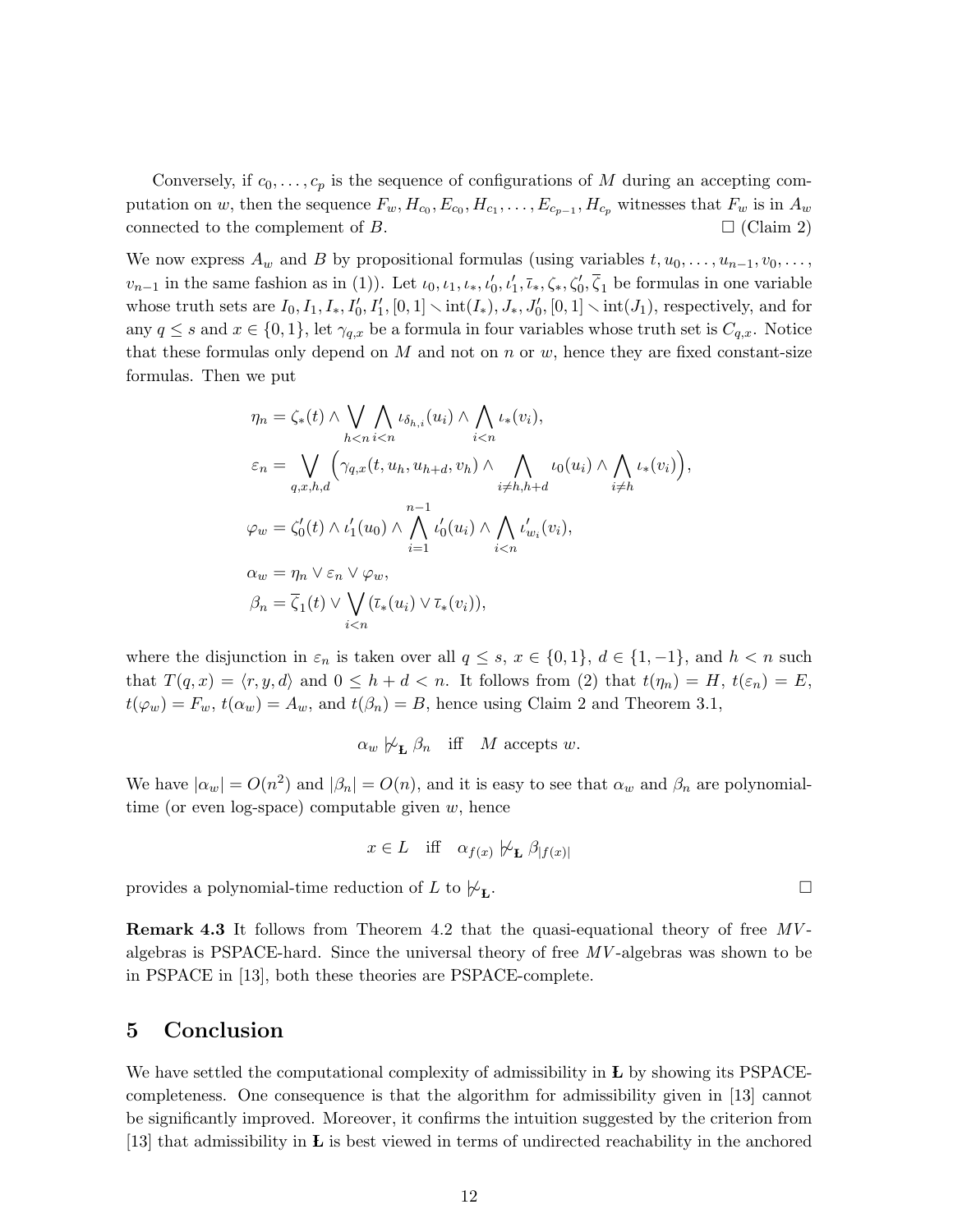polytope graph, at least in the sense that it leads to the right complexity estimate of the problem. It is also worth mentioning that similarly to the case of natural transitive modal logic and intuitionistic logic, the admissibility problem in  **turns out to be more complex** than the derivability problem (assuming  $NP \neq PSPACE$ ).

Our result resolves Problem 5.2 from [13]. We remark that Problem 5.1 is also essentially solved: Marra and Spada [16] proved the unification type of  **to be nullary, which also shows** that some formulas cannot have projective approximations, despite that all formulas have admissibly saturated approximations by  $[14]$ . The description of projective formulas in **L** remains an intriguing open problem (some results in this direction have been obtained by Cabrer and Mundici [3]), nevertheless, in view of the nonexistence of projective approximations, it is not directly relevant to admissibility; a question more to the point is a characterization of admissibly saturated formulas, which is satisfactorily resolved by [14, 2]. Leaving admissibility aside, an interesting related problem is to get a better understanding of unification in L. For instance, despite its nullary type, it is conceivable that one can describe (infinite) complete sets of unifiers in some transparent algorithmic way.

# References

- [1] Sanjeev Arora and Boaz Barak, Computational complexity: A modern approach, Cambridge University Press, 2009.
- [2] Leonardo M. Cabrer, Weakly projective MV-algebras, talk at Algebraic Semantics for Uncertainty and Vagueness, Salerno, 2011, http://logica.dmi.unisa.it/ AlgebraicSemantics2011/slides/cabrer.pdf.
- [3] Leonardo M. Cabrer and Daniele Mundici, Rational polyhedra and projective latticeordered abelian groups with order unit, to appear, 2009.
- [4] Petr Cintula and George Metcalfe, Admissible rules in the implication-negation fragment of intuitionistic logic, Annals of Pure and Applied Logic 162 (2010), no. 2, pp. 162–171.
- [5] Silvio Ghilardi, Unification in intuitionistic logic, Journal of Symbolic Logic 64 (1999), no. 2, pp. 859–880.
- [6] Sest solving modal equations, Annals of Pure and Applied Logic 102 (2000), no. 3, pp. 183–198.
- [7] Rosalie Iemhoff, On the admissible rules of intuitionistic propositional logic, Journal of Symbolic Logic 66 (2001), no. 1, pp. 281–294.
- [8] Journal Logics and Visser's rules, Notre Dame Journal of Formal Logic 46 (2005), no. 1, pp. 65–81.
- [9]  $\ldots$ , On the rules of intermediate logics, Archive for Mathematical Logic 45 (2006), no. 5, pp. 581–599.